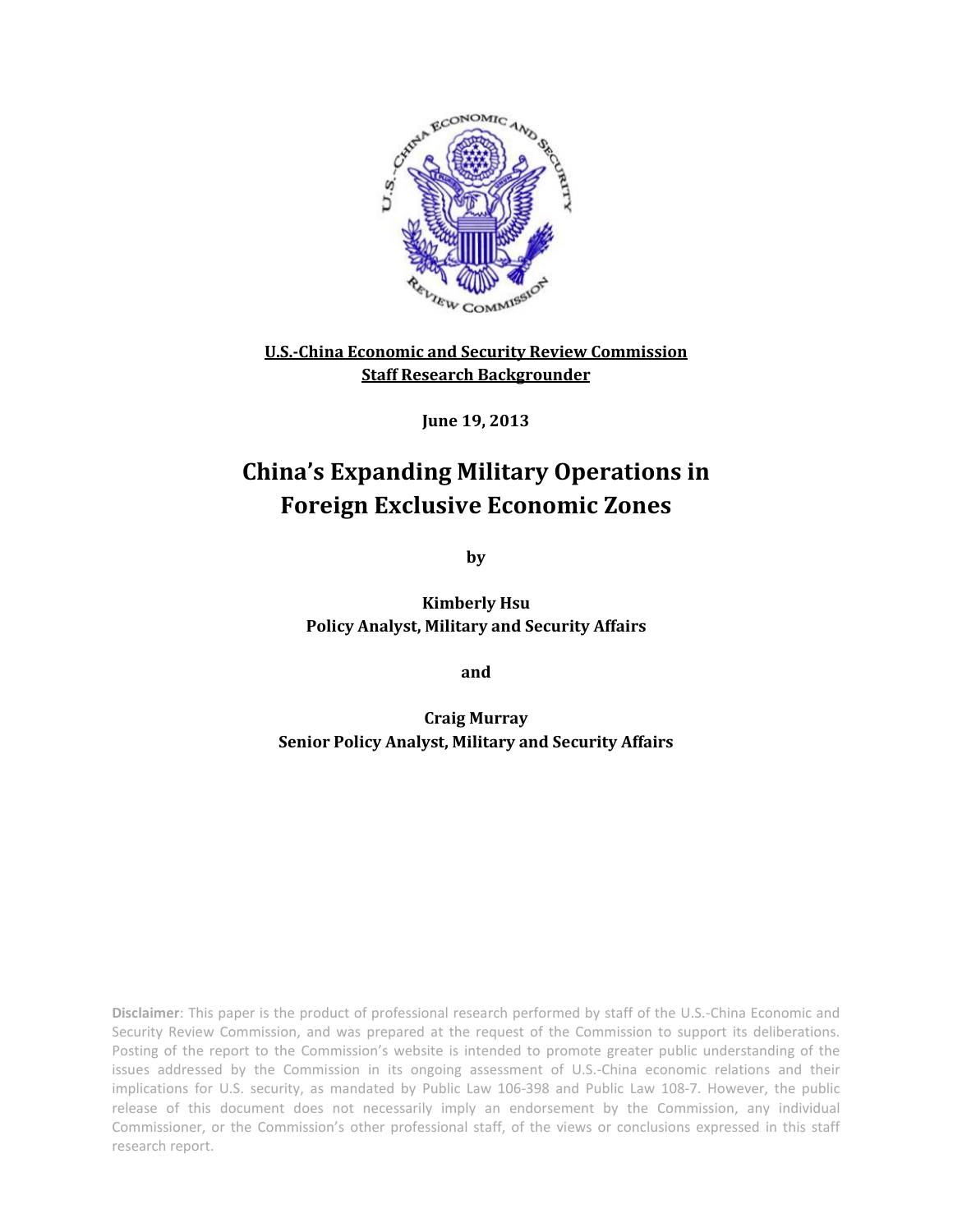In 2012, China's People's Liberation Army (PLA) Navy for the first time conducted maritime intelligence collect[i](#page-1-0)on operations in the Exclusive Economic Zones (EEZs)<sup>1</sup> of the U.S. territory of Guam and the state of Hawaii, without providing advance notification, according to the U.S. Department of Defense.<sup>[1](#page-5-0)</sup> This activity runs counter to Beijing's own insistence that foreign militaries provide notification and receive approval prior to operating in China's claimed EEZ. The PLA publicly confirmed such operations on June 1, 2013 at an international defense forum in Singapore. Senior Colonel Zhou Bo of the Foreign Affairs Office, Ministry of National Defense stated China has "sort of reciprocated America's reconnaissance in our EEZ by sending our ships to America's EEZ for reconnaissance." Zhou also stated China has done so only "a few times," in contrast to the U.S and Japan's "almost daily reconnaissance" of China.<sup>[2](#page-5-1)</sup>

#### **Differing U.S. and Chinese positions on military EEZ operations**

Although the U.S. and China agree on the basic role and right of the coastal state to explore, exploit, conserve, and manage natural resources within its EEZ, the two countries have conflicting views on a coastal state's right to regulate foreign military activity in its EEZ, whether they are exercises, military surveys, reconnaissance, or other military operations.<sup>[3](#page-5-2)</sup> Differences on this issue emerged in the 1970s during UN Convention on the Law of the Sea (UNCLOS) negotiations,<sup>[4](#page-5-3)</sup> reflecting the contrast in priorities between coastal states with interests in the control and security of their coastal waters and seagoing states with interests in the freedom of the seas. When UNCLOS concluded in 1982, China was a coastal nation with a littoral navy while the United States was a global maritime power with a blue water navy that operated regularly outside its coastal waters.<sup>"</sup>

- Today, China continues to assert its right to regulate foreign military activities in its claimed EEZ, a minority practice among the world's nations. "I China's position is based largely on its view that it has the right to prevent any activity that directly or indirectly threatens its security or economic interests. The United States, maintaining that military vessels have high seas freedoms in EEZs, contends China must have due regard for the rights and duties of other states exercising those freedoms in a manner compatible with UNCLOS.<sup>[5](#page-5-4)</sup> Viewing its position as one based on international norms, the United States "encourage[s]" similar operations by China, according to Commander U.S. Pacific Command Admiral Samuel Locklear.<sup>[6](#page-5-5)</sup>
- China further asserts jurisdiction of its domestic laws in its claimed EEZ. The 1998 Law of the People's Republic of China on the Exclusive Economic Zone and Continental Shelf requires foreign entities to obtain Chinese government approval prior to conducting fishing, natural resource exploitation, and marine scientific research in China's claimed EEZ.<sup>[7](#page-5-6)</sup> China classifies U.S. military and hydrographic surveys as marine scientific research falling under the jurisdiction of this law.<sup>[8](#page-5-7)</sup> The United States considers both types of survey high seas freedoms connected to the operation of ships and aircraft.

<span id="page-1-0"></span>i <sup>1</sup> According to the United Nations Convention on the Law of the Sea, a coastal state is entitled to an exclusive economic zone, a 200 nautical mile zone extending from its coastline within which that state can exercise jurisdiction to explore and exploit natural resources, but not full sovereignty.

<span id="page-1-1"></span>China ratified UNCLOS in 1996. While the United States has not ratified UNCLOS, it contends the binding principles of UNCLOS conform to customary international law.<br>iii According to the U.S. Navy, only 27 countries, including China, share this view. Among those in South and East

<span id="page-1-2"></span>Asia: Bangladesh, Burma, Cambodia, India, Malaysia, Maldives, North Korea, Pakistan, Sri Lanka, Thailand, and Vietnam. Ronald O'Rourke, *Maritime Territorial and Exclusive Economic Zone (EEZ) Disputes Involving China: Issues for Congress* (Washington, DC: Congressional Research Service, April 2013), p. 4.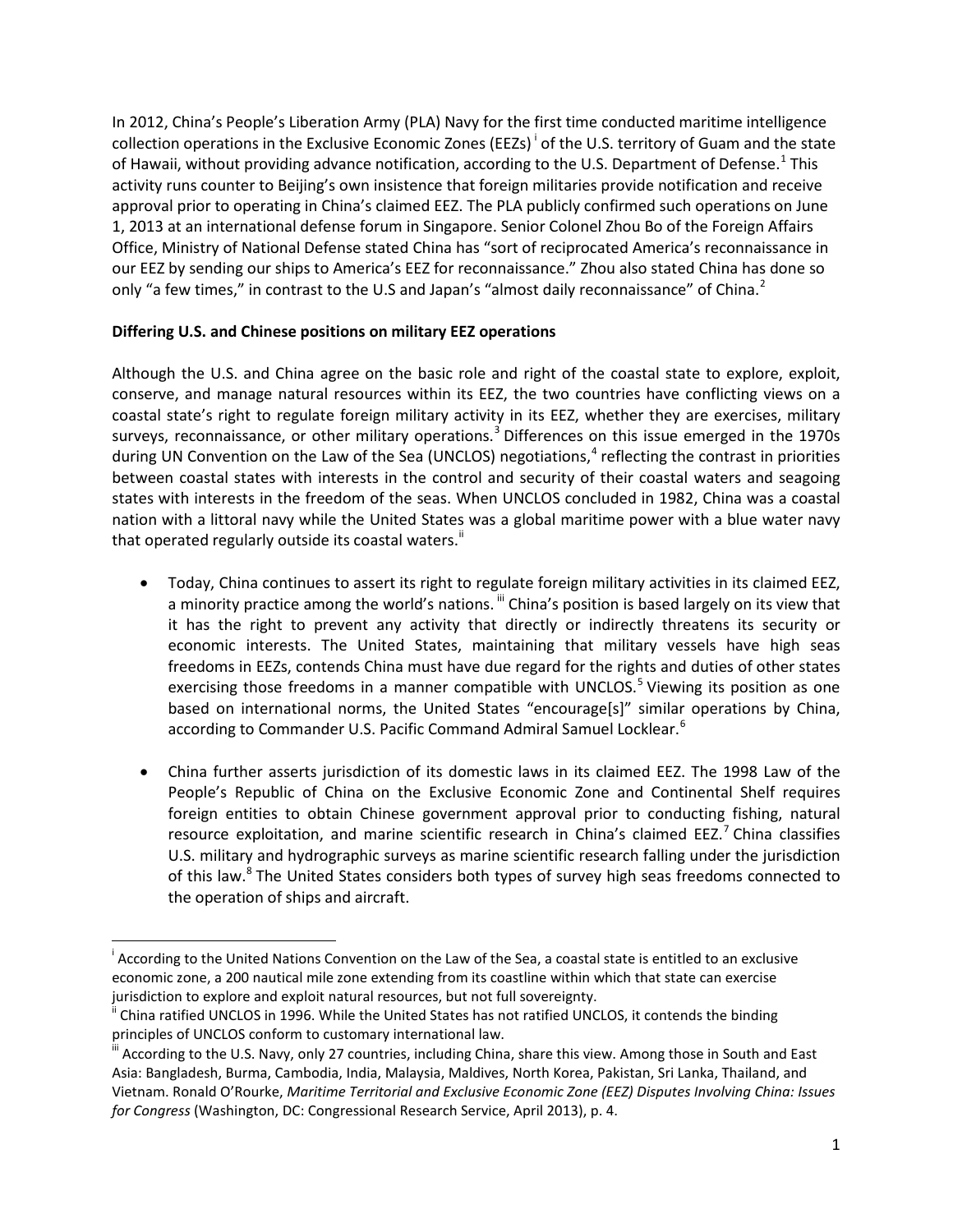The different interpretations of maritime rights and freedoms in the past decade have led to bilateral tensions, and occasionally incidents between U.S. and Chinese maritime and air forces.



**Figure 1 - U.S. Maritime Limits and Boundaries in the Pacific Ocean**

This map depicts maritime limits of the United States in the Pacific Ocean, including of Guam and Hawaii. The outermost boundaries of the land features on this map (in light blue) represent EEZs. Source: U.S. National Oceanic and Atmospheric Administration, Office of Coast Survey, *U.S. Maritime Limits and Boundaries* (Washington, DC: July 2012). *<http://www.nauticalcharts.noaa.gov/csdl/mbound.htm>*.

#### **An evolving Chinese position?**

Beijing's naval presence in foreign EEZs indicates China's willingness to operate its military assets in a manner it currently protests. Rather than change its policy to one more aligned with that of the United States, Beijing likely will continue to assert its authority to regulate U.S. military activities in its EEZ even as it increases its own military operations in foreign EEZs and disputed waters in the East and South China Seas.<sup>[9](#page-5-8)</sup> Beijing probably calculates its growing diplomatic, economic, and military clout will gradually erode U.S. and other regional states' abilities and willingness to challenge China on this issue.

As China transitions to a maritime power, its legal interests will transition similarly. Some Chinese scholars have suggested the PLA's acknowledgement of its foreign EEZ operations demonstrates Beijing's "changing concept of maritime affairs" is "moving [China] towards international norms."<sup>[10](#page-5-9)</sup> Nevertheless, it is unlikely China will completely abandon its existing policy on military activities in EEZs, as doing so would undermine the legal foundation it has sought to build over time as an objector to the international norm. Therefore, in order to avoid being accused of holding contradictory positions, as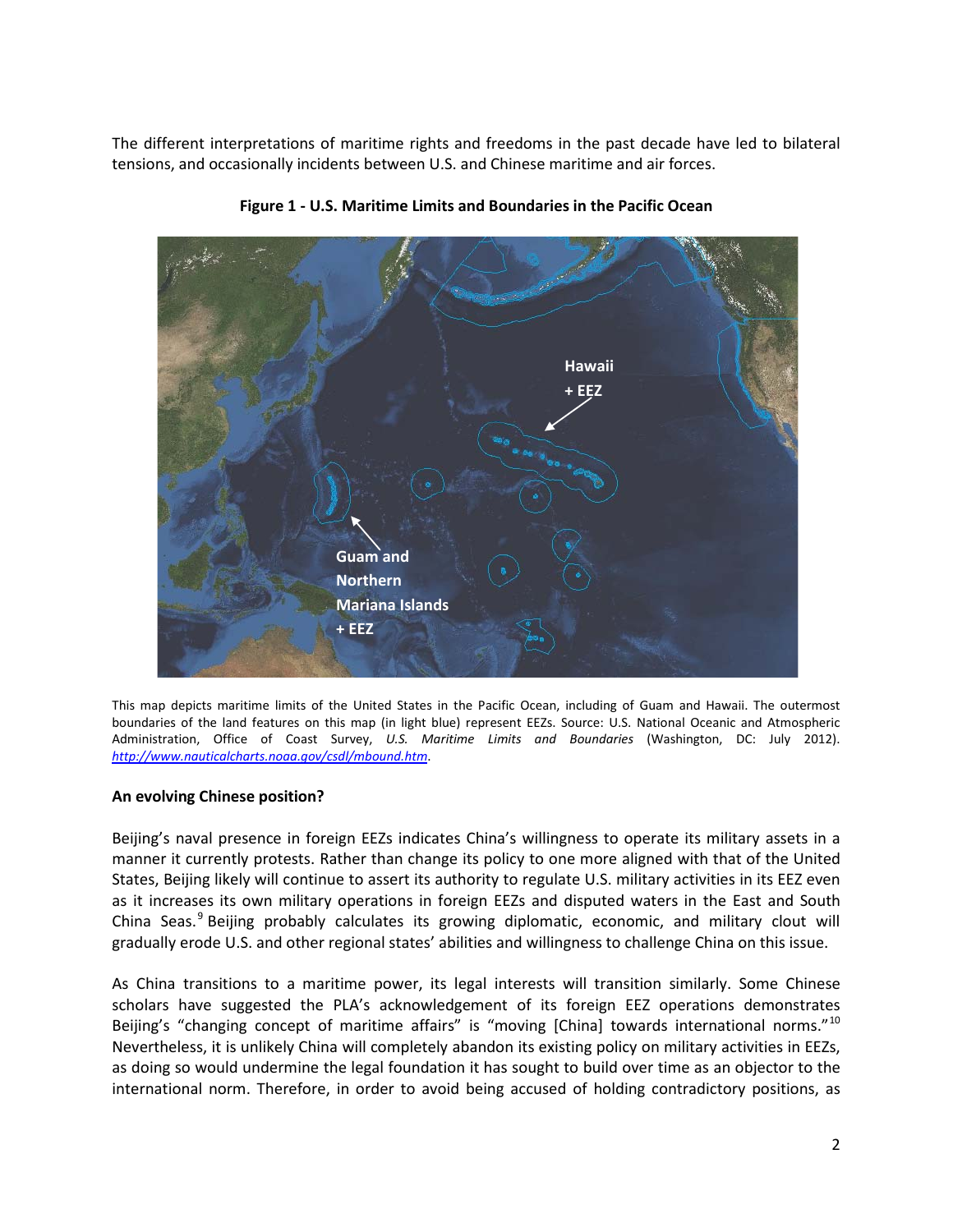well as to manage regional perception of its expanding naval activity, Beijing could seek to justify its activities through some of the following approaches:

- Continue to rely on domestic law to legitimize a coastal state's authority to regulate foreign military activities in its EEZ. Under this view, which is at odds with state practice by an overwhelming majority of the world's nations, the PLA still would be justified in operating in foreign EEZs absent a coastal state's legislation addressing this matter.
- Seek to distinguish U.S. activity from its own by continuing to classify U.S. operations as marine scientific research that requires coastal state approval.
- Differentiate between U.S. activity off the coast of the Chinese mainland, and those Chinese operations along the outer reaches of the U.S. geographic periphery.
- Portray such Chinese operations as mere reciprocation of similar U.S. activities.
- Contrast China's less frequent operations to what China describes as the United States' "almost daily reconnaissance."<sup>[11](#page-5-10)</sup>

#### **China's improving distant sea capabilities and experience**

While the PLA Navy continues to focus on China's "near seas," it will need to be able to operate on a limited basis in "distant seas" in order to defend and advance China's expanding economic and security objectives. Thus, regardless of how Beijing attempts to justify its operations or reframe its policy, China's presence in foreign EEZs almost certainly will continue to grow as the PLA Navy modernizes its surface fleet and improves its ability to sustain long-range deployments. While PLA Navy operations in U.S. EEZs to date reportedly have been limited to maritime intelligence collection,<sup>[12](#page-6-0)</sup> they likely will expand to training deployments, forward-presence operations, and limited real-world missions.<sup>[13](#page-6-1)</sup>

- An increasing diversity of naval vessels will better equip the PLA Navy with the means to carry out distant seas operations.
	- o China's expanding fleet of advanced ships will significantly improve the PLA Navy's air defense capability, enabling it to deploy independent task groups farther from China's shore and escort future aircraft carrier task forces and expeditionary amphibious groups.[14](#page-6-2)
	- o China in 2012 launched the JIANGDAO-class corvette, a new class of small naval combatant intended for littoral operations. The JIANGDAO, together with the new HOUBEI-class patrol boat, will free the PLA Navy's more advanced surface ships to focus on operations farther from China.<sup>[15](#page-6-3)</sup>
	- o China is fielding additional logistics vessels, such as the QIANDAOHU-class oiler, that will improve the PLA Navy's endurance for long-range deployments. <sup>[16](#page-6-4)</sup>
- Since approximately 2008, China has made operating in distant seas a training priority. PLA Navy vessels are conducting increasingly frequent and complex operations in distant seas, including the Western Pacific. Furthermore, since 2009 the PLA Navy has sustained counterpiracy patrols in the Gulf of Aden. Together, these operations are providing the PLA Navy with valuable real-world experience operating at longer ranges in unfamiliar waters.<sup>[17](#page-6-5)</sup>

#### **Figure 2 – China's "Near Seas" and "Far Seas" (also referred to as "Distant Seas")**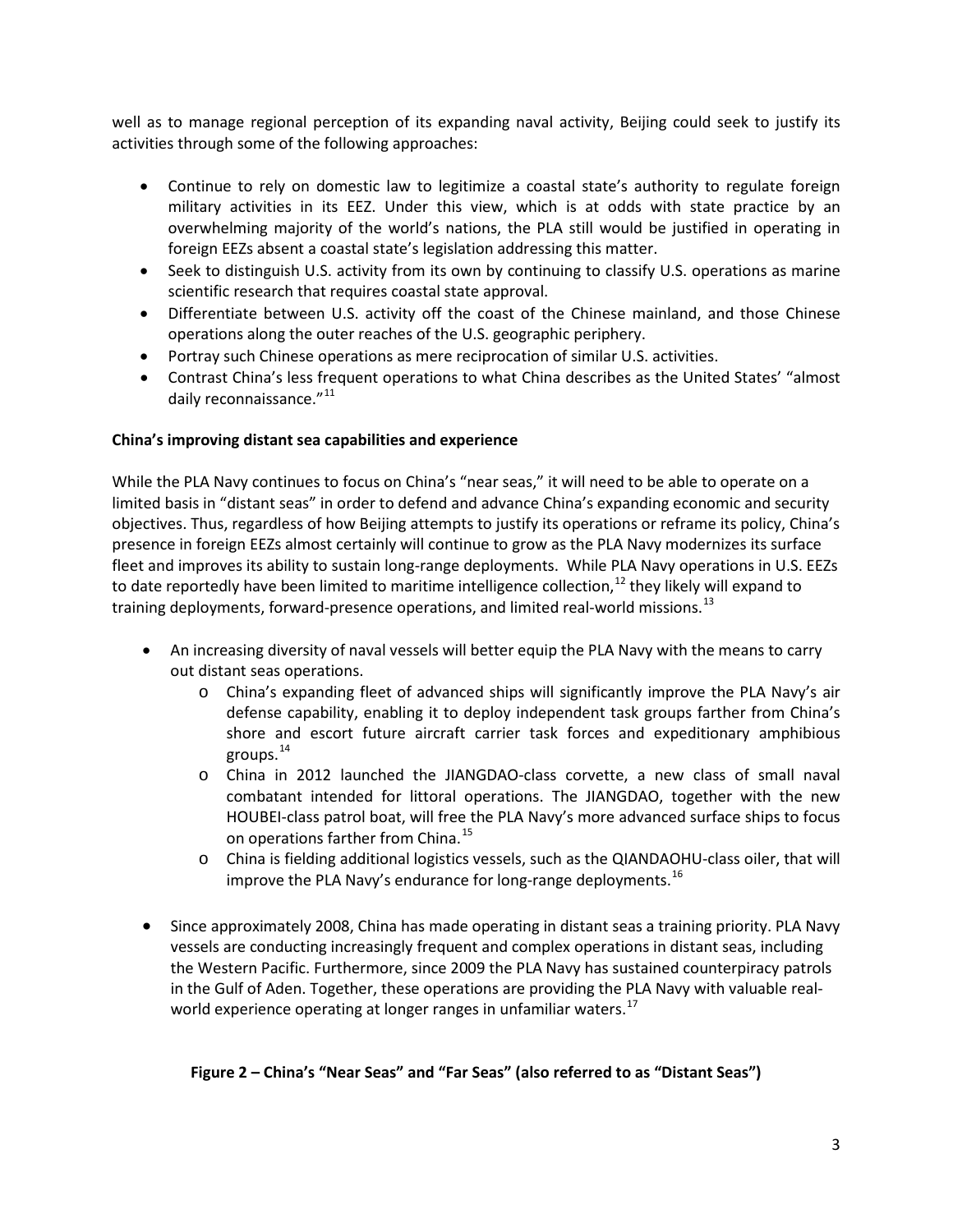# "Near Seas" vs. "Far Seas"



Source: Andrew Erickson and Gabe Collins, "Near Seas 'Anti-Navy' Capabilities, not Nascent Blue Water Fleet, Constitute China's Core Challenge to U.S. and Regional Militaries," *China SignPost*, March 6, 2012.*[http://www.andrewerickson.com/2012/03/china-signpost-55-near-seas-anti-navy-capabilities-not-nascent-blue-water](http://www.andrewerickson.com/2012/03/china-signpost-55-near-seas-anti-navy-capabilities-not-nascent-blue-water-fleet-constitute-chinas-core-challenge-to-us-and-regional-militaries/)[fleet-constitute-chinas-core-challenge-to-us-and-regional-militaries/.](http://www.andrewerickson.com/2012/03/china-signpost-55-near-seas-anti-navy-capabilities-not-nascent-blue-water-fleet-constitute-chinas-core-challenge-to-us-and-regional-militaries/)*

#### **Opportunities for U.S.-China cooperation**

The PLA Navy's increasing willingness to operate in distant seas has the potential to more closely align the maritime interests of the U.S. and China – a natural foundation for increasing cooperation between the two countries. One example of such a cooperative measure, the first bilateral counterpiracy exercise between the PLA Navy and the U.S. Navy in the Gulf of Aden, took place September 2012.

In particular, China's operations in foreign EEZs could present Washington with an opportunity to engage in more robust discussions with Beijing on collision avoidance measures for maritime and air operations. As the PLA Navy broadens its potential operating areas, it is more likely to have a greater number of interactions with the U.S. Navy and other foreign vessels. Two instruments developed to regulate mariner interactions internationally are relevant:

• The Convention on the International Regulations for Preventing Collisions at Sea (COLREGs), a multilateral treaty to which both the United States and China are a party, is an existing and internationally-accepted set of "rules of the road" for mariners. Following incidents in which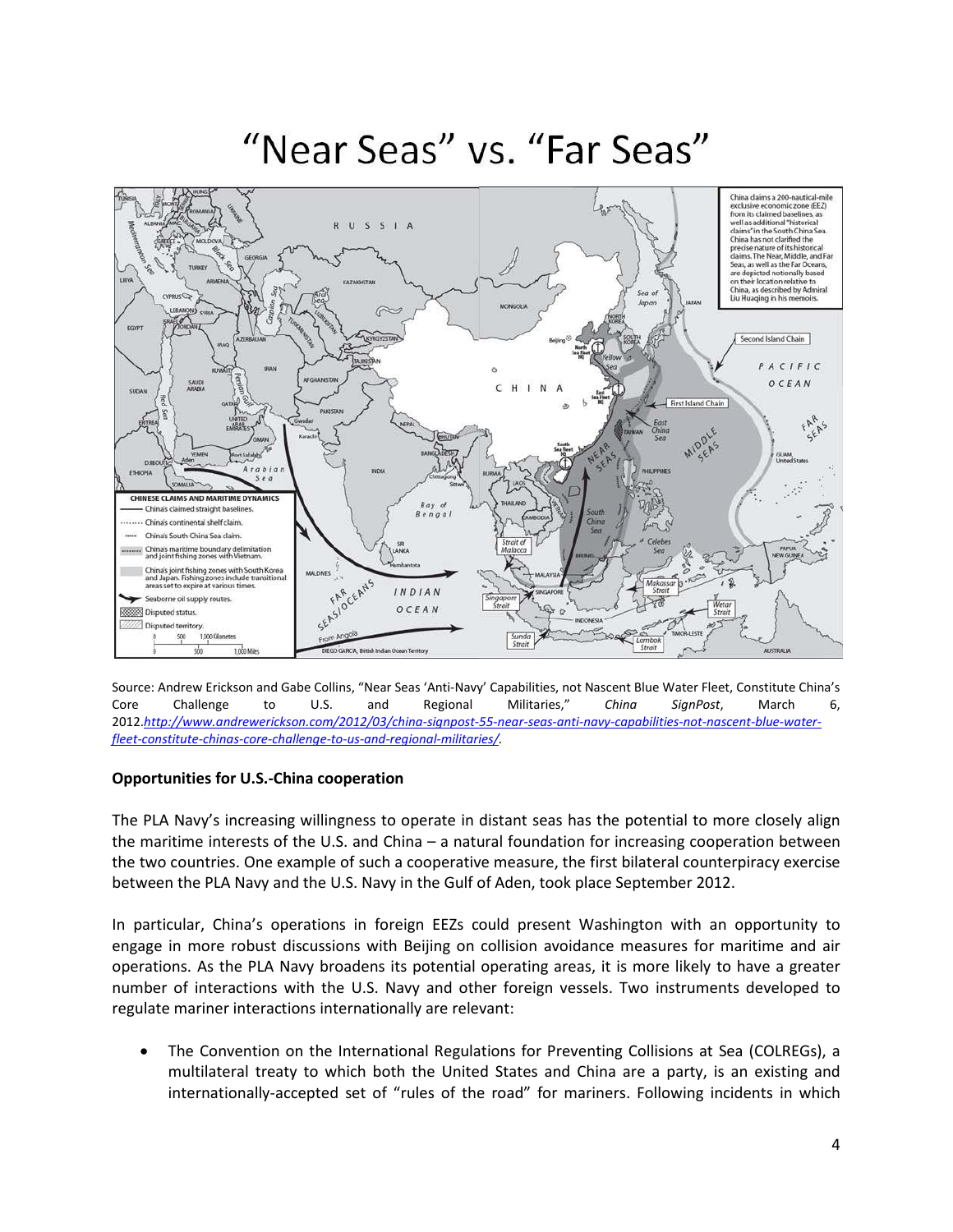Chinese vessels harassed U.S. naval vessels operating in China's claimed EEZ, the United States has expressed its concern about the PLA Navy's non-adherence to COLREGs.<sup>[18](#page-6-6)</sup>

• The Western Pacific Naval Symposium's (WPNS) Code of Unalerted Encounters at Sea (CUES) is a promising instrument to prevent miscalculation. WPNS membership includes 21 Pacific navies, including the United States and China. China's intentions to adhere to CUES are uncertain; at the WPNS' roughly twice-annual meeting in May 2013, all members but China voted affirmatively to adopt CUES-related protocols, according to U.S. Chief of Naval Operations Admiral Jonathan Greenert. [19](#page-6-7)

As the PLA Navy becomes more familiar with distant sea operations and with operating in close proximity to foreign ships, these types of measures will be increasingly central to developing a common understanding for interacting with each others' navies in order to mitigate the risk of accidents and miscalculations. [20](#page-6-8)

<span id="page-5-1"></span><sup>2</sup> Daniel Ten Kate, "China Spurns Arbitration as U.S. Joins Japan on Sea Stance," *Bloomberg*, June 2, 2013. *<http://www.bloomberg.com/news/2013-06-02/china-spurns-sea-claim-arbitration-pushed-by-u-s-and-allies.html>*; Rory Medcalf, "Maritime Game-Changer Revealed at Shangri-La Dialogue," *The Diplomat*, June 2, 2013.

<span id="page-5-6"></span><span id="page-5-5"></span>http://www.ft.com/intl/cms/s/0/02ce257e-cb4a-11e2-8ff3-00144feab7de.html#axzz2WDohYdhm.<br><sup>7</sup> "Law of the People's Republic of China on the Exclusive Economic Zone and Continental Shelf," Ministry of Land and Resources of the People's Republic of China.

<span id="page-5-0"></span> <sup>1</sup> U.S. Department of Defense, *Annual Report to Congress on China's Military Power, Military and Security Developments Involving the People's Republic of China 2013* (Washington, DC: May 2013), p. 39; Senate Armed Services Committee, *Hearing on U.S. Pacific Command Posture*, testimony of Admiral Samuel J. Locklear, 113th Cong., April 9, 2013, p. 7.

<span id="page-5-2"></span>*<http://thediplomat.com/flashpoints-blog/2013/06/02/maritime-game-changer-revealed-at-shangri-la-dialogue/>*. <sup>3</sup> United Nations Convention on the Law of the Sea, "Part 5: Exclusive Economic Zone." *[http://www.un.org/depts/los/convention\\_agreements/texts/unclos/part5.htm](http://www.un.org/depts/los/convention_agreements/texts/unclos/part5.htm)*; U.S.-China Economic and Security

<span id="page-5-3"></span>Review Commission, 2008 Annual Report to Congress (Washington, DC: November 2008), p. 143-147.<br><sup>4</sup> Alan Wachman, "Playing by or playing with the rules of UNCLOS?" in Peter Dutton, ed. Military Activities in the *EEZ: A U.S.-China Dialogue on Security and International Law in the Maritime Commons* (Newport, RI: China Maritime Studies Institute, Naval War College, December 2010), p. 115.

<span id="page-5-4"></span><sup>5</sup> U.S.-China Economic and Security Review Commission, *2012 Annual Report to Congress* (Washington, DC: November 2012), p. 221, 239; Ronald O'Rourke, *Maritime Territorial and Exclusive Economic Zone (EEZ) Disputes Involving China: Issues for Congress* (Washington, DC: Congressional Research Service, December 2012), p. 4, 19. <sup>6</sup> Kathrin Hille, "Chinese navy begins US economic zone patrols," *Financial Times*, June 2, 2013.

<span id="page-5-7"></span>*[http://www.mlr.gov.cn/mlrenglish/laws/200710/t20071011\\_656313.htm](http://www.mlr.gov.cn/mlrenglish/laws/200710/t20071011_656313.htm)*. <sup>8</sup> UNCLOS also addresses marine scientific research in the EEZ and continental shelf." United Nations Convention on the Law of the Sea, "Article 246: Marine scientific research in the exclusive economic zone and on the continental shelf," *[http://www.un.org/depts/los/convention\\_agreements/texts/unclos/part13.htm](http://www.un.org/depts/los/convention_agreements/texts/unclos/part13.htm)*; U.S.-China Economic and Security Review Commission, *2008 Annual Report to Congress* (Washington, DC: November 2008), p. 143-147.

<span id="page-5-8"></span><sup>9</sup> M. Taylor Fravel, "China's Strategy in the South China Sea," *Contemporary Southeast Asia* 33:3 (2011): 307-310; U.S.-China Economic and Security Review Commission, *2012 Annual Report to Congress* (Washington, DC: November 2012), p. 215.

<span id="page-5-9"></span><sup>10</sup> Julian Ryall and Cary Huang, "China ramps up maritime strategy zone around US territory," *South China Morning Post*, June 4, 2013. *<http://www.scmp.com/news/china/article/1252859/china-ramps-maritime-strategy>*.

<span id="page-5-10"></span><sup>11</sup> Daniel Ten Kate, "China Spurns Arbitration as U.S. Joins Japan on Sea Stance," *Bloomberg*, June 2, 2013. *<http://www.bloomberg.com/news/2013-06-02/china-spurns-sea-claim-arbitration-pushed-by-u-s-and-allies.html>*;